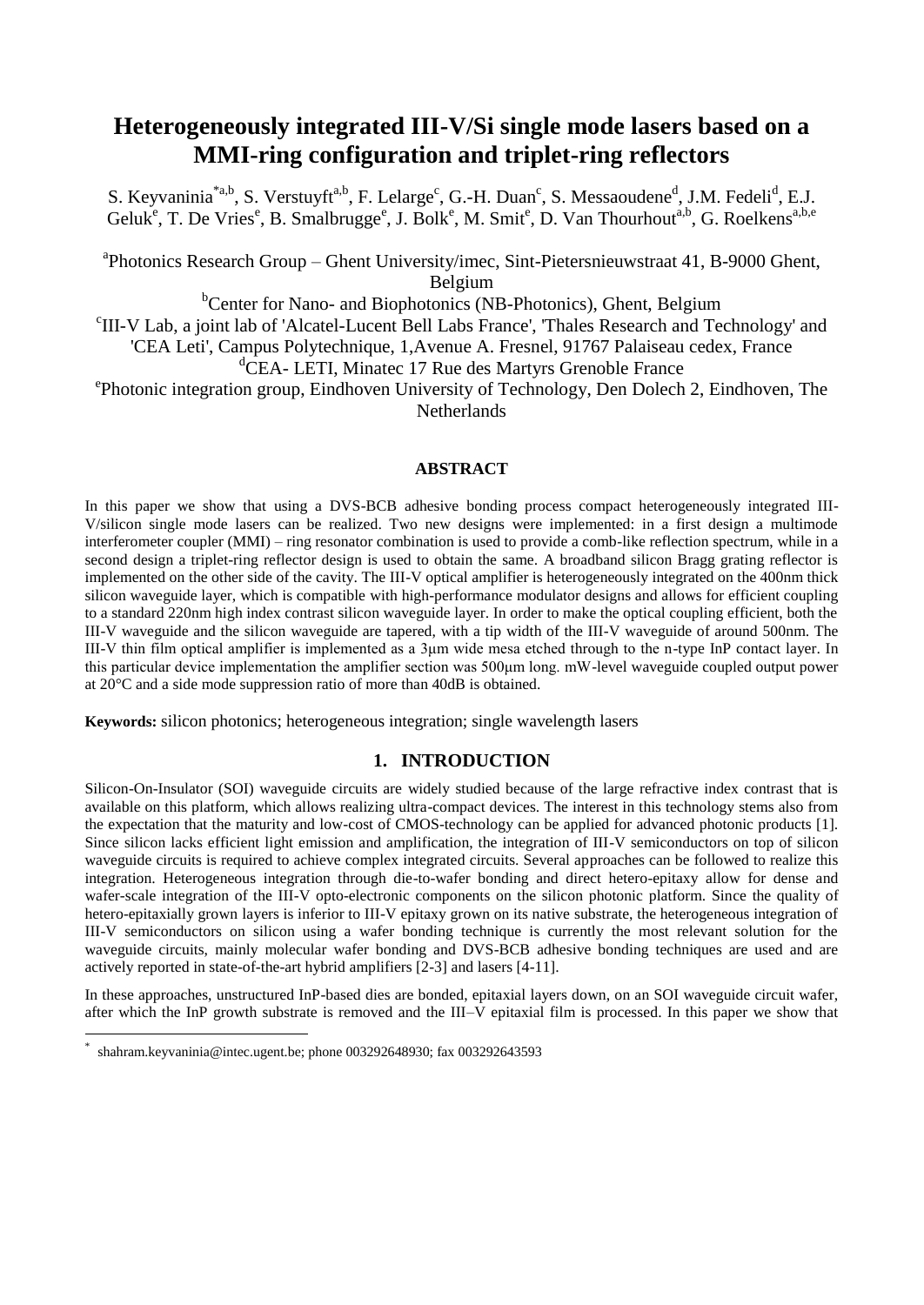using a DVS-BCB adhesive bonding process compact heterogeneously integrated III-V/silicon single wavelength lasers can be realized, which are key optical components in communication and sensing systems.

## **2. DIE-TO-WAFER BONDING TECHNOLOGY**

The bonding process was developed for multiple III-V die-to-silicon wafer bonding, as well as single die bonding. A MicroTec Süss ELAN CB6L wafer bonder was used for the bonding experiments. The bonding process starts with the cleaning of the SOI substrate and III-V dies. The SOI cleaning is performed by dipping the substrate into a Standard Clean  $\overline{1}$  (SC-1) solution heated to 70°C, for 15 min. After this, the DVS-BCB:mesitylene solution is spin-coated onto the SOI substrate. The SOI substrate is then baked for 10 min at 150°C, to let mesitylene evaporate, after which the substrate is slowly cooled down to room temperature. Finally, the SOI is mounted on a carrier wafer made of Pyrex glass. Meanwhile, prior to bonding, two sacrificial layers on the III-V die are removed by selective wet etching, which also removes particles and contaminants from the III-V die surface. The III-V die is then rinsed with DI water, dried and mounted on the SOI die. Since in the presented method the dies are contacted at room temperature, individual dies can easily be pick-and-placed onto the silicon target wafer. They can be aligned manually with an accuracy of 500 $\mu$ m without any extra tools or can be placed more accurately using a flip-chip machine. After that, the SOI substrate on its carrier wafer is mounted on the transport fixture and is loaded into the processing chamber of the wafer bonding tool. The chamber is pumped-down and heated to 150 $\degree$ C with a ramp of 15  $\degree$ C/min for 10 min, while applying pressure on the III-V/SOI stack. The actual bonding pressure (the applied force per area of the III-V die) is kept in the range of 200 to 400 kPa. After keeping the pressure on the dies for 10 min at 150 °C, the temperature is increased up to 280 °C, with a ramp of 1.5 °C/min. Upon reaching 280 °C, the dies are kept at this temperature for 60 min in a N<sub>2</sub> atmosphere. After the curing, the bonded samples are cooled down (at  $6\t{-}10$  °C/min) and unloaded from the processing chamber. The InP substrate of the III-V die is then removed by selective wet etching, leaving a thin III-V film with the functional layers bonded to the SOI die, ready for further processing. Some examples of transferred epitaxial III-V material onto silicon waveguide circuits are shown in Figure 1 [7].



Figure 1: (a-b) two epitaxial  $0.3 \text{ cm}^2$  III-V dies bonded on a planarized SOI die before and after the substrate removal process; (c-d) four epitaxial 0.3 cm<sup>2</sup> III-V dies bonded on a planarized SOI die before and after the substrate removal process; (e) SEM image of the bonding interface (f)  $6 \text{ InP-membranes}$  (with the individual die area of 0.2 cm<sup>2</sup>)

## **3. III-V ON SILICON SINGLE WAVELENGTH LASERS**

Several types of single wavelength lasers have been realized in recent years. Distributed feedback lasers and distributed Bragg reflector lasers [5-6, 8-9], with the grating implemented in the silicon waveguide layer were the first to be demonstrated. These devices are based on a hybrid mode layout where a large fraction of the optical field is confined in the silicon device layer and only the evanescent tail feels the multi-quantum well gain region. Both devices based on molecular and adhesive bonding technology were realized this way. Another approach to realizing III-V on silicon single wavelength lasers is to confine the optical mode completely in the III-V device layer, such that maximum modal gain can be achieved. Since the optical feedback structures are still implemented in the silicon device layer, a mode converter structure is required to couple the light efficiently between the III-V laser mesa and the silicon device layer. This structure is shown in Figure 2(a). The III-V/silicon taper structure consists of two sections: first, the III-V mesa is tapered from 3 μm to 900 nm over a length of 45 μm after which the III-V mesa is gradually tapered from 900 nm to 500 nm over a length of 150 μm. The silicon waveguide underneath tapers from 300 nm to 1 μm over 150 μm. This taper is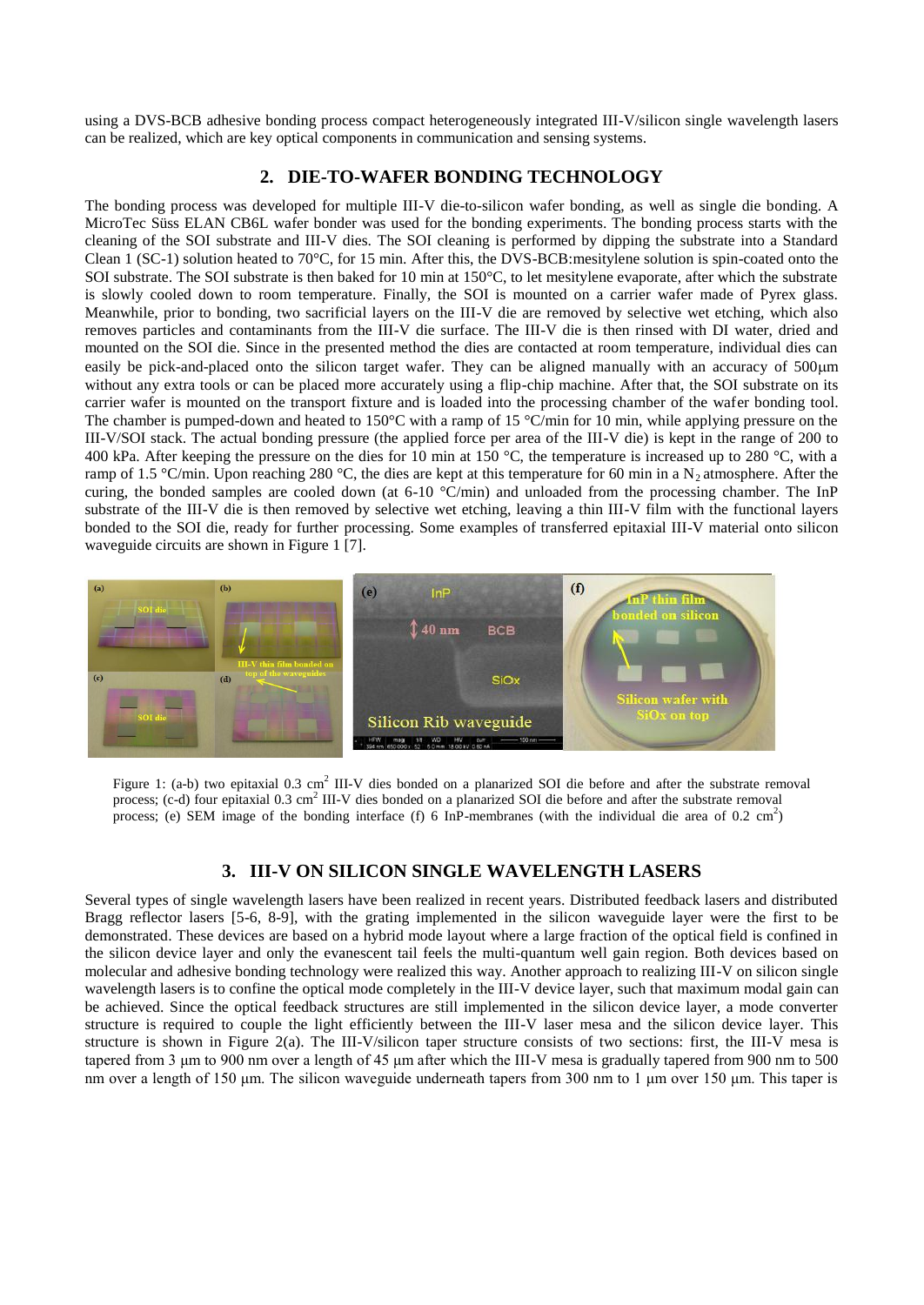implemented in a 400nm thick silicon device layer (etched 180 nm), which is then in its turn efficiently coupled to the 220 nm device layer using a short adiabatic taper structure. The DVS-BCB bonding layer thickness, determining the separation between the silicon waveguide layer and the III-V layer is 110 nm in this implementation. The III-V layer stack consists of a p-InGaAs contact layer, a p-InP cladding layer (1.5 um thick), six InGaAsP quantum wells (6 nm) surrounded by two InGaAsP separate confinement heterostructure layers (100 nm thick, bandgap wavelength 1.17 μm) and a 200 nm thick n-type InP layer. These structures were also used in our previous reports [10-11].



Figure 2: (a) layout of the III-V-to-silicon spotsize converter; (b), and (c) Scanning electron microscope pictures of the used wavelength selective feedback structures in silicon.

In order to realize single wavelength laser structures, two different wavelength selective feedback structures are used in this work. One structure is based on the use of an MMI-ring resonator configuration to realize a comb-like reflection spectrum. A second implementation is based on the use of a triplet ring resonator configuration to achieve the same goal. Figure 2(b) and Figure 2(c) shows a scanning electron microscope picture of these wavelength selective feedback structures.

## **4. DEVICE FABRICATION**

A key component in the proposed III-V-on-silicon device structure is the III-V semiconductor spot-size converter. While taper tip widths of 500nm are trivial for silicon photonic integrated circuits fabricated using deep UV lithography, this is far less the case for the III-V taper tip that is realized used i-line contact lithography. In this work these high aspect ratio taper tips are realized using wet chemical etching. The general fabrication flow of our heterogeneous III-V on silicon integration process was discussed in detail before [10]. First the silicon waveguides are fabricated, in this case starting from an SOI wafer with a 400nm thick silicon waveguide layer. All patterns were defined using 193 nm deep UV lithography. A 180nm deep etch step defines the 400nm ridge waveguides and the 220nm device layer, which is used for the passive silicon circuitry. Then a 70nm deep etch step defines the DBR-mirrors and the grating couplers. In a last step the 220nm strip waveguide are etched. Next, a SiO2 cladding layer is deposited and the wafer is planarized using chemical mechanical polishing (CMP) and a controlled wet etch down close to the top of the 400nm thick silicon waveguide layer.

The III-V epitaxial layer structure was grown on an InP substrate using MOCVD. It was bonded upside down onto the silicon waveguide layer using the process described in [7], resulting in a 110nm thick intermediate DVS-BCB and SiOx layer. Next the InP substrate was removed by wet chemical etching down to an InGaAs etch stop layer (Figure 3a). This leaves us with a wafer containing the silicon waveguides and the III-V active layer in which the amplifier mesas can be defined using standard wafer scale processes, lithographically aligned to the underlying SOI waveguide circuit. A Ti/Pt/Au stripe, acting as a p-side contact and also as a hard mask for the mesa etching was defined with a lift-off process using 320 nm UV contact lithography (Figure 3b). Selective wet etching was used to etch through the InGaAs layer, the InP p-doped layer and the MQW (Figure 3c-e). By carefully selecting the orientation of the amplifier mesa with respect to the crystal orientation prior to bonding, a negative sidewall slope can be achieved in the anisotropic etching of InP. GeAu/Ni was used for the n-contacts (Figure 3f). The active waveguide is encapsulated with DVS-BCB (Figure 3g) and extra Ti/Au contacts layers were added for the contact pads (Figure 3h). Figure 1h shows a cross-section taken at the end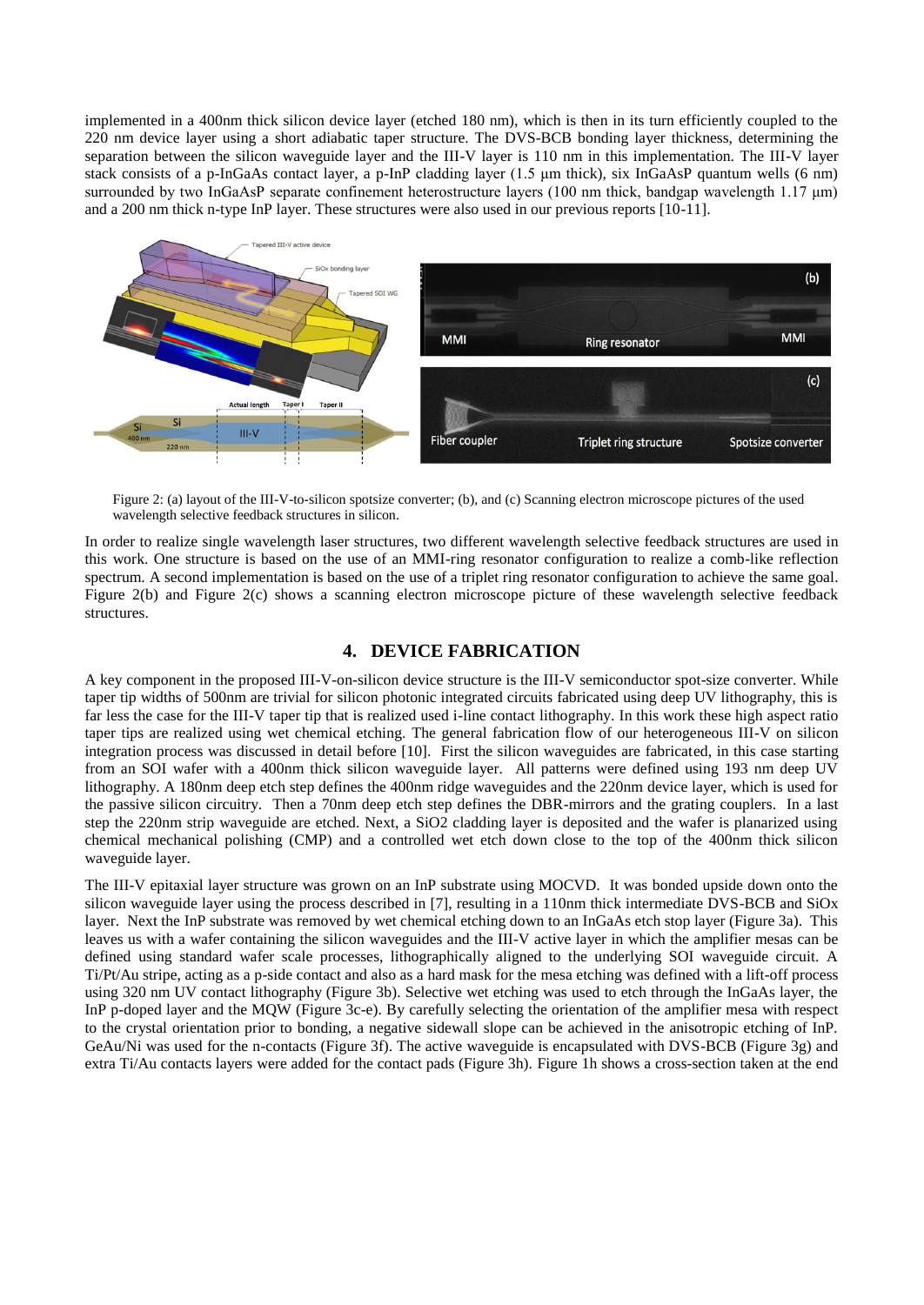of the taper structure, showing the adiabatic taper at its narrowest point. Using the fabrication process outlined above a width of 500nm, required for low loss coupling, is reliably obtained even though it relies on standard contact mask lithography.





### **5. DEVICE CHARACTERISATION**

The devices realized in this way were tested in continuous wave at 20°C. Both the L-I-V curves and optical spectra were recorded. Figure 4 and 5 shows the measurement results for both a triplet ring resonator configuration device and an MMI-ring resonator configuration device respectively. The ring resonator used in case (a) had a radius of 5  $\mu$ m resulting in a free spectral range of 18 nm, while the ring resonator structure in case (b) had a radius of 3 µm resulting in a free spectral range of 30 nm. The III-V thin film optical amplifier is implemented as a 3um wide mesa etched through to the n-type InP contact layer. In this particular device implementation the amplifier section was 500μm long. 35 mA threshold current and mW-level optical output power coupled to the silicon device layer is obtained. The spectral characteristics show clear single mode operation with a side mode suppression ratio of more than 40dB. This clearly illustrates the potential of these single wavelength laser sources for use in integrated optical transmitters on a silicon photonics platform.



Figure 4: L-I-V curves of the realized triplet-ring resonator single wavelength laser (a) and the corresponding output spectrum (b)